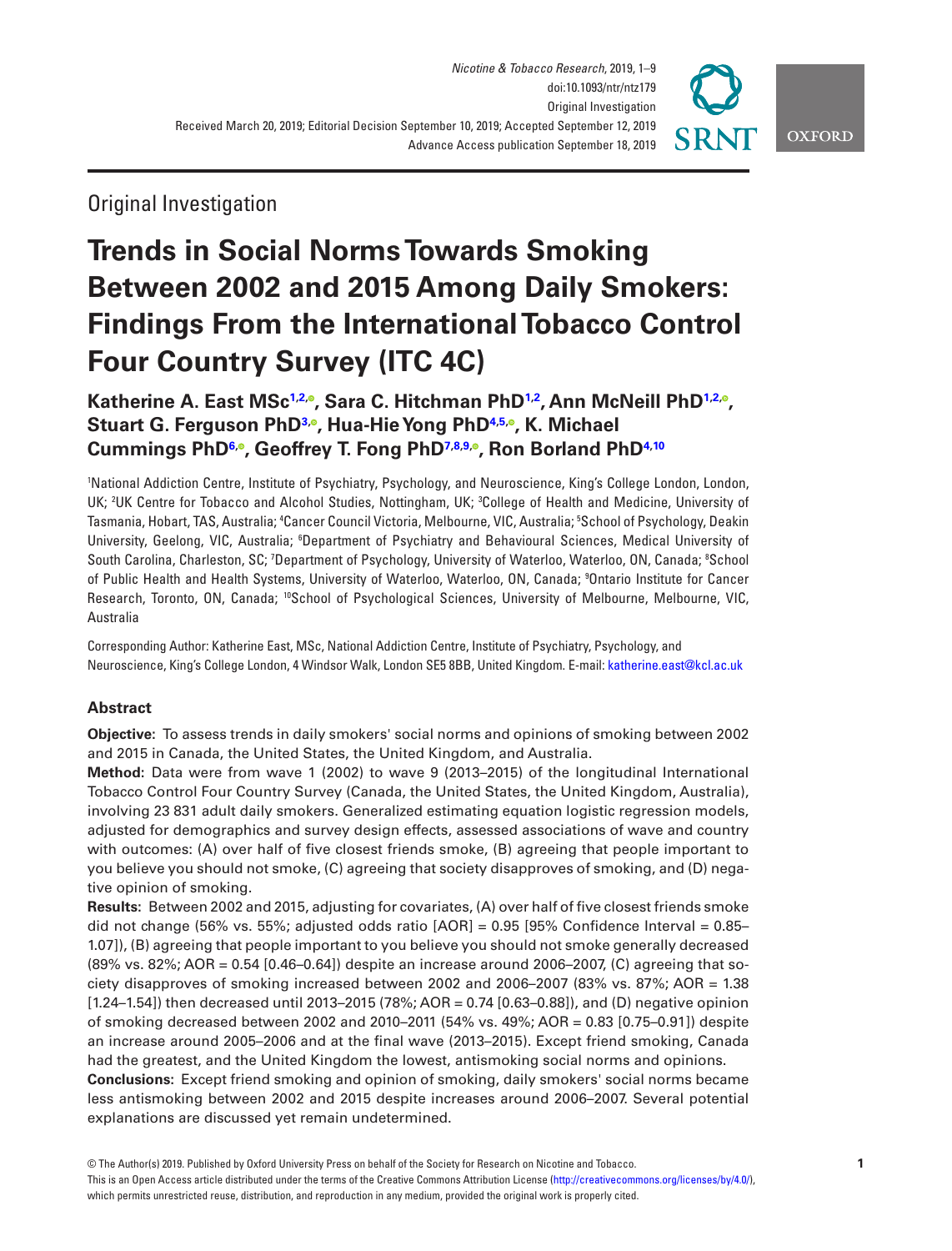**Implications:** Increasingly comprehensive tobacco control policies alongside decreasing smoking prevalence in Canada, the United States, the United Kingdom, and Australia have led to the assumption that smoking has become denormalized in these countries. Absent from the literature is any formal assessment of social norms towards smoking over time. Contrary to our hypotheses, this study found that the injunctive social norms of daily smokers became less antismoking between 2002 and 2015, despite increases around 2006–2007. There was no change over time in the proportion of daily smokers who report that over half of their five closest friends smoke.

# **Introduction**

Social norms have an important impact on human behavior, $1-4$  and can be categorized into two distinct domains. Descriptive norms refer to a person's perceptions of how others behave (eg, how common smoking is), while injunctive norms refer to a person's perceptions of how others think people ought to behave (eg, approval of smoking).2–4 By extension, denormalization is the process of changing a person's perceptions about a behavior from more common and/or approved to less common and/or approved; renormalization is the reverse.

Social norms towards tobacco smoking can be important sources of influence for smoking intentions, uptake, and cessation.5–9 Several tobacco control efforts focus on the denormalization of smoking and, in conceptual models, normalization beliefs are often placed on the causal pathway between tobacco control policies and behav-ioral outcomes.<sup>[10,](#page-8-0)[11](#page-8-1)</sup> Many efforts have been found to reduce smoking prevalence and promote cessation, $12-15$  and smoking prevalence has decreased alongside increasingly comprehensive tobacco control policies.[16](#page-8-2) Smoking is thus theorized to have become increasingly denormalized in many Western countries. Indeed, a recent study among British youth found that both prevalence of smoking and prevalence of perceiving that smoking is OK have decreased between 1998 and 2015[.17](#page-8-3) However, there is no research of which we are aware assessing both descriptive and injunctive norms towards smoking over time.

This paper uses data from the four countries of the International Tobacco Control 4 Country Survey (ITC 4C), Canada, the United States, the United Kingdom, and Australia, collected between 2002 and 2015, to assess trends in social norms over time. This century there have been increasingly comprehensive tobacco control policies in Canada, the United States, the United Kingdom, and Australia [\(Figure 1](#page-2-0)). While there are similarities between these countries, there are important differences, with the United States generally lagging in the implementation of several tobacco control initiatives, including updated health warnings, retail cigarette marketing restrictions, and nationwide smoke-free policy [\(Figure 1\)](#page-2-0). Since 2002, the United Kingdom has had the highest, and Australia the lowest, prevalence of tobacco smoking,<sup>18</sup> and in all four countries prevalence has decreased[.18](#page-8-4) Kasza et al[.19](#page-8-5) assessed reasons smokers think about quitting between 2002 and 2015 in these four countries and found an upward trend in societal disapproval of smoking as a reported reason for quitting in the United States, a downward trend in Canada, and non-linear trends in the United Kingdom and Australia, suggesting possible differential trends between countries.

This study uses daily smokers from the longitudinal ITC 4C (Canada, the United States, the United Kingdom, Australia) to assess trends between 2002 and 2015 in one descriptive norm (A) reporting that over half of your five closest friends smoke; two injunctive norms, agreeing that (B) people important to you believe you should not smoke, and (C) society disapproves of smoking; and (D) respondents' overall opinion of smoking. Given increased smoking restrictions and decreased prevalence, we hypothesized that all four measures would indicate denormalization of smoking over time, although the Kasza et al.<sup>19</sup> study suggests possibly more complex relationships. Between-country differences are also explored.

# **Methods**

#### Pre-registration

The analysis plan was pre-registered on the Open Science Framework.[21](#page-8-6)

#### Sample

This study used data from wave 1 (2002) to wave 9 (2013–2015) of the longitudinal ITC 4C in Canada, the United States, the United Kingdom, and Australia. Details about the sampling and design are described elsewhere.<sup>22-24</sup> Briefly, nationally representative samples of ~2000 current smokers (≥100 cigarettes in lifetime and ≥1 cigarette in the past 30 days) age 18+ were recruited from each country. All respondents were re-contacted annually, and new smokers were recruited to offset attrition. Waves 1–6 used Computer-Assisted Telephone Interviewing. Waves 7–9 used Computer-Assisted Telephone Interviewing and internet surveys. Wave-to-wave recruitment response rates (for newly recruited respondents) ranged from 13% (the United Kingdom, wave 5) to 50% (Canada, wave 3); wave-to-wave follow-up rates (for re-contacted respondents), ranged from 66% (the United Kingdom, wave 5) to 91% (Australia, wave 3).[22](#page-8-7)[,23](#page-8-8) Prior analyses have found good correspondence between the demographic profiles of ITC 4C respondents and national benchmark surveys.<sup>22-24</sup> This study included only daily smokers at each wave (23 831 respondents, 57 086 observations). Respondents who quit and relapsed to daily smoking were added back into the sample when they relapsed.

#### Measures

#### **Outcome Variables**

#### *(A) Over Half of Five Closest Friends Smoke*

"Of the five closest friends or acquaintances that you spend time with on a regular basis, how many of them are smokers? 0–5". For analyses, responses were dichotomized as under half (0–2) versus over half (3-5), similar to previous ITC studies.<sup>25</sup> Responses were dichotomized because the assumptions of (1) normality of residuals and homoscedasticity for linear regression, and (2) proportional odds for ordinal logistic regression were violated.[21](#page-8-6)

#### *(B) People Important to You Believe You Should not Smoke*

"People who are important to you believe that you should not smoke. Strongly Agree, Agree, Neither Agree nor Disagree, Disagree, Strongly Disagree". For analyses, responses were dichotomized as agree (Strongly Agree, Agree) versus not agree (Neither Agree nor Disagree, Disagree, Strongly Disagree).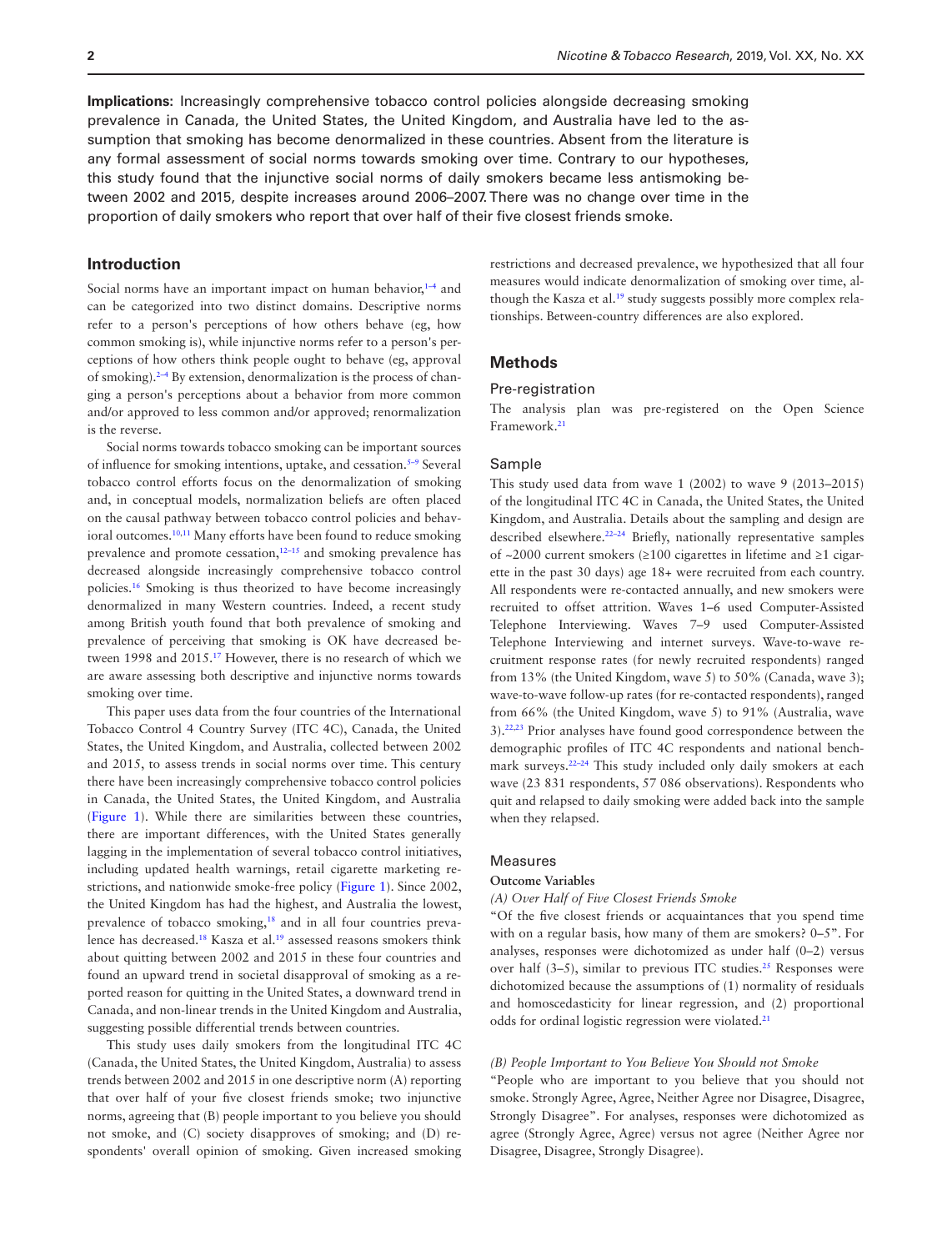

<span id="page-2-0"></span>**Figure 1.** Timeline of the ITC 4C and tobacco control policies in Canada (CA), the United States (US), the United Kingdom (UK), and Australia (AU) between 2001 and 2015.[20](#page-8-14)

#### *(C) Society Disapproves of Smoking*

"Society disapproves of smoking. Strongly Agree, Agree, Neither Agree nor Disagree, Disagree, Strongly Disagree". For analyses, responses were dichotomized as agree (Strongly Agree, Agree) versus not agree (Neither Agree nor Disagree, Disagree, Strongly Disagree).

#### *(D) Opinion of Smoking*

"What is your overall opinion of smoking? Is it...? Very Positive, Positive, Neither Positive nor Negative, Negative, Very Negative". For analyses, responses were dichotomized as negative (Negative, Very Negative) versus not negative (Very Positive, Positive, Neither Positive nor Negative). Coding deviated from the pre-registration<sup>21</sup> because 11.2% of respondents answered "Very positive" or "Positive". Therefore, negative opinion was modeled as the majority response.

#### **Predictor Variables**

Survey wave: 1 (collected in 2002), 2 (2003), 3 (2004), 4 (2005– 2006), 5 (2006–2007), 6 (2007–2008), 7 (2008–2009), 8 (2010– 2011), and 9 (2013–2015) ([Figure 1](#page-2-0)).

Country: Canada, the United States, the United Kingdom, Australia.

#### **Covariates**

Covariates measured at baseline: age (18–24, 25–39, 40–54, 55+), gender (male, female), ethnicity (majority, minority).

Covariates measured at each wave: Annual household income (low, moderate, high, no answer), education (low, moderate, high, no answer), Heaviness of Smoking Index  $(HSI)<sup>26</sup>$  $(HSI)<sup>26</sup>$  $(HSI)<sup>26</sup>$  (0–6, 6 = greater dependence), survey mode (telephone, internet), time-in-sample (1–9 waves; number of waves respondent was involved in), and timebetween-waves (0–3.5 years; time since respondent last completed a survey). Time-in-sample was included to control for potential participation effects[;24,](#page-8-11)[27](#page-8-12) time-between-waves was included because the time between survey waves differed by country towards the end of

the study and we wanted to control for these differences. The ques-tionnaires<sup>[28](#page-8-13)</sup> and details on coding of income, education, and ethnicit[y19](#page-8-5),[21](#page-8-6) are available elsewhere.

#### Analyses

Four logistic regression models were estimated using Generalized Estimating Equations (GEE) to assess associations between each outcome (A)–(D) and country and wave, adjusting for covariates. Average probabilities of each social norm (A)–(D) were predicted from these models using Stata's margins command and plotted; this differed from the pre-registration because the results were influenced by timein-sample[.21](#page-8-6) GEE account for correlations in the longitudinal data. Correlations between observations from the same individuals were modeled specifying an unstructured within-person correlation matrix.

First, wave was first treated as categorical to aid interpretation of nonlinear trends. Second, wave was treated as continuous and linear, quadratic, and cubic trends were assessed for (A)–(D) using hierarchical logistic regression (model 1 (linear): wave + country + covariates; model 2 (quadratic): wave<sup>2</sup> + wave + country + covariates; model 3 (cubic): wave<sup>3</sup> + wave<sup>2</sup> + wave + country + covariates); the highestorder significant ( $p < .05$ ) model was reported for each of (A)–(D). Third, wave (categorical) by country interactions were assessed for (A)–(D); where interactions were observed ( $p < .05$ ), average predicted probabilities were plotted using Stata's margins command and compared pairwise using 99% confidence intervals due to multiple comparisons. Linear, quadratic, and cubic trends, and interactions, deviated from the pre-registration following observation of linear and nonlinear trends.<sup>21</sup>

Country was treated as a time-invariant, and wave as a timevariant, predictor. Age, gender, and ethnicity were treated as time-invariant covariates. Income, education, HSI, survey mode, time-in-sample, and time-between-waves were treated as timevariant covariates. Only the results for wave and country are reported below.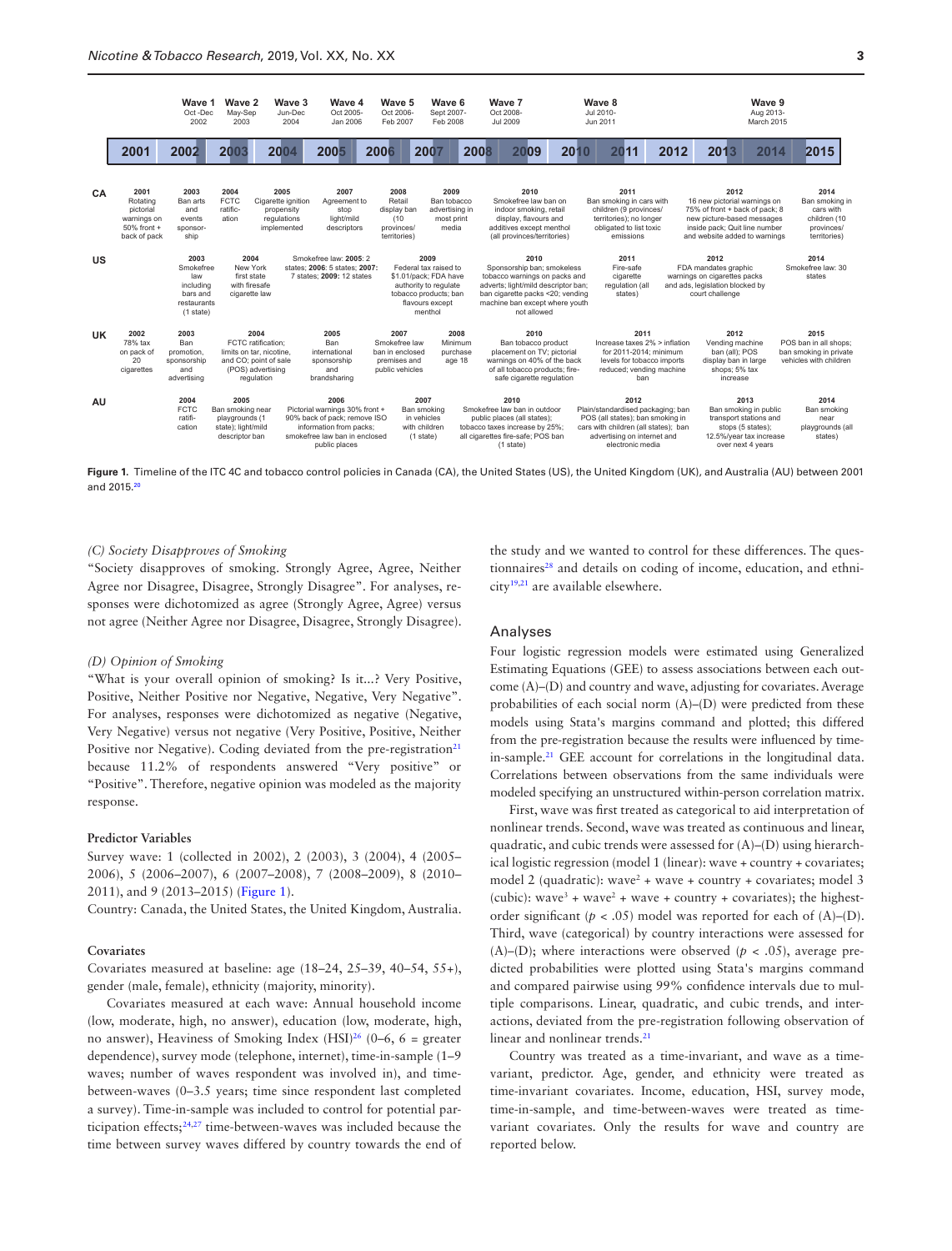Analyses were run using Stata v15[.29](#page-8-15) All data were weighted. Weights were calculated using estimated population values from national benchmark surveys incorporating gender, age, and region.<sup>22-24</sup>

#### **Missing Data**

For outcomes (A)–(D), all "Not applicable", "Refused", and "Don't know" responses were coded as missing and multiple imputation was used for these values: friend smoking (*n* = 2057, 3.54%, observations imputed), people important to you believe you should not smoke (*n* = 1626, 2.79%), society disapproves of smoking (*n* = 1822, 3.13%), opinion of smoking (*n* = 2113, 3.63%). Multiple imputation was also used for missing data on income  $(n = 1153,$ 1.98%) and HSI (*n* = 1994, 3.43%), which deviated from the pre-registration due to unanticipated missing data on these two covariates.[21](#page-8-6) There were no missing data on any other variables. Data were not Missing Completely At Random, because wave, age, gender, ethnicity, education, mode, time-in-sample, and timebetween-waves were associated with missingness ( $p < .05$ ). Data were therefore assumed to be Missing At Random. Missing values were imputed using chained equations. One model was used specifying imputation via multinomial logistic regression for all social norms measures, income, and HSI, with country, age, gender, ethnicity, education, survey mode, time-in-sample, time-between-waves, wave (categorical, linear, quadratic, cubic), and wave (linear, quadratic, cubic) by country interactions as predictors. Survey weights were included. Twenty imputed datasets were created because <30% of data were missing.[30](#page-8-16) Multiple imputation results in valid statistical inferences that reflect uncertainty due to missing values while enabling sample size to be maximized.[31](#page-8-17)

#### **Sensitivity Analyses**

The following sensitivity analyses were conducted to identify potential problems with estimation: (1) prevalence estimates and logistic regression GEE with multiple imputation versus complete case analyses, (2) logistic regression GEE specifying an unstructured versus exchangeable correlation matrix, (3) prevalence estimates for the re-contacted versus newly recruited samples (additional to preregistration)[.21](#page-8-6) The interpretation of the results remained unchanged during all sensitivity analyses.

# **Results**

#### Sample Characteristics

Of the 23 831 respondents, 5545 were from Canada, 7832 from the United States, 5421 from the United Kingdom, and 5033 from Australia. The modal demographic categories were 25–54 years, male, majority ethnicity, and moderate household income and education ([Table 1](#page-4-0)). Most were recruited in wave 1 and took part in only one survey wave [\(Table 1](#page-4-0)). [Supplementary Table 1](http://academic.oup.com/ntr/article-lookup/doi/10.1093/ntr/ntz179#supplementary-data) has further details on the sample characteristics at each wave.

#### Over Half of Five Closest Friends Smoke

#### **Trend**

At wave 1 (2002), 55.6% (adjusted for covariates) reported that over half of their five closest friends smoke and this showed little change over time ([Figure 2A;](#page-5-0) [Table 2](#page-6-0), A). There was also little evidence of any linear, quadratic, or cubic trends ([Table 2](#page-6-0), A).

There was a declining trend in unadjusted prevalence at each wave ([Supplementary Table 2](http://academic.oup.com/ntr/article-lookup/doi/10.1093/ntr/ntz179#supplementary-data)) but this was found to be an artifact

of time-in-sample: in unadjusted GEE logistic regression, the odds of having over half of friends smoke decreased between wave 2 (2003) and wave 9 (2013–2015) (all OR < 1.00, *p* < .05; data not shown), yet when time-in-sample was added this association was attenuated (all  $p > 0.05$ ; data not shown). As time-in-sample increased the odds of having over half of friends smoke decreased ([Supplementary Table 3](http://academic.oup.com/ntr/article-lookup/doi/10.1093/ntr/ntz179#supplementary-data)).

We also explored whether reporting "at least one of five closest friends smoke" (0 vs. 1–5) changed over time, for comparison (add-itional to pre-registration).<sup>[21](#page-8-6)</sup> Except a slight increase from  $87.6\%$ (adjusted for covariates) at wave 1 (2002) to 89.0% at wave 5 (2006–2007; adjusted odds ratio = 1.15 [1.03–1.29], *p* = .014), there was little change over time in reporting that at least one of five closest friends smoke (all *p* > .05; data not shown).

#### **Between-Country Differences**

Respondents from the United States had greater odds of having over half of their five closest friends smoke compared with Canada and Australia [\(Table 2,](#page-6-0) A).

#### **Wave-by-Country Interactions**

There was a wave-by-country interaction  $(F(24,1200000) = 1.73$ ,  $p = .015$ , such that there was no change over time in Canada, the United States or Australia, but in the United Kingdom, compared with wave 2 (2003), friend smoking was lower at wave 4 (2005– 2006) and wave 9 (2013–2015) ([Supplementary Figure 1](http://academic.oup.com/ntr/article-lookup/doi/10.1093/ntr/ntz179#supplementary-data), left panels).

# People Important to You Believe You Should Not Smoke

# **Trend**

At wave 1 (2002), 89.0% (adjusted for covariates) agreed that people important to you believe you should not smoke [\(Figure 2B](#page-5-0)). This decreased to 85.3% at wave 2 (2003), increased gradually to 88.2% at wave 5 (2006–2007) and subsequently decreased again to 81.6% at wave 9 (2013–2015) [\(Figure 2B;](#page-5-0) [Table 2,](#page-6-0) B). Trends analyses indicated a cubic trend [\(Table 2,](#page-6-0) B; with  $p \leq .001$  for all adjusted odds ratios for the linear, quadratic, and cubic wave terms) reflecting the decrease, increase, and decrease again in agreement that people important to you believe you should not smoke. These results were similar to the unadjusted prevalence at each wave ([Supplementary Table 2](http://academic.oup.com/ntr/article-lookup/doi/10.1093/ntr/ntz179#supplementary-data)).

#### **Between-Country Differences**

Respondents from Canada had greater odds of agreeing that people important to you believe you should not smoke compared with the United Kingdom and Australia, and those from Australia and the United States had greater odds of agreeing that people important to you believe you should not smoke compared with the United Kingdom ([Table 2,](#page-6-0) B).

#### **Wave-by-Country Interactions**

There was little evidence of a wave-by-country interaction  $(F(24,3200000) = 1.41, p = .086)$ , suggesting the association between wave and agreeing that people important to you believe you should not smoke did not differ by country.

# Society Disapproves of Smoking **Trend**

At wave 1 (2002), 82.9% (adjusted for covariates) agreed that society disapproves of smoking [\(Figure 2C\)](#page-5-0). This increased to 86.9% at wave 5 (2006–2007), then decreased to 78.3% until wave 9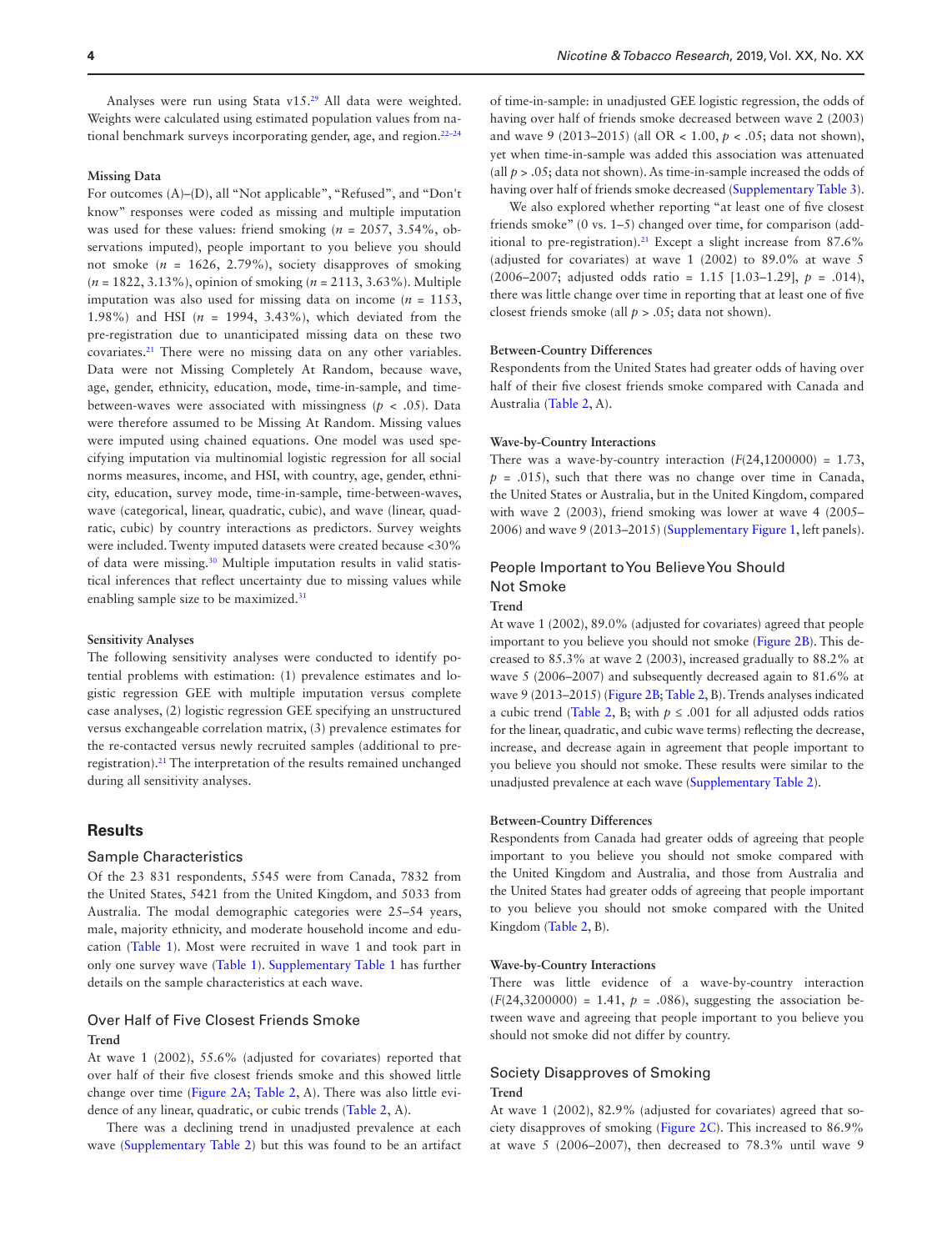#### <span id="page-4-0"></span>**Table 1.** Sample Characteristics at Wave of Recruitment for Each Respondent

|                         | Canada     | <b>United States</b> | United Kingdom | Australia  | Overall<br>$n = 23831$ |  |
|-------------------------|------------|----------------------|----------------|------------|------------------------|--|
| $\%$                    | $n = 5545$ | $n = 7832$           | $n = 5421$     | $n = 5033$ |                        |  |
| Age $(y)$               |            |                      |                |            |                        |  |
| $18 - 24$               | 12.46      | 13.52                | 13.14          | 14.23      | 13.34                  |  |
| $25 - 39$               | 32.04      | 29.97                | 32.70          | 35.52      | 32.23                  |  |
| $40 - 54$               | 35.37      | 34.98                | 29.93          | 32.84      |                        |  |
| $55+$                   | 20.14      | 21.53                | 24.24<br>17.41 |            | 20.96                  |  |
| Gender: female          | 46.21      | 46.33                | 49.10          | 45.43      | 46.75                  |  |
| Ethnicity: majority     | 88.84      | 78.84                | 94.17          | 87.51      | 86.47                  |  |
| Annual household income |            |                      |                |            |                        |  |
| Low                     | 25.80      | 37.63                | 28.76          | 25.51      | 30.33                  |  |
| Moderate                | 32.95      | 32.31                | 32.16          | 32.95      | 32.98                  |  |
| High                    | 30.83      | 24.50                | 29.62<br>34.74 |            | 29.28                  |  |
| No answer               | 8.58       | 5.57                 | 9.46           | 6.79       | 7.41                   |  |
| Education               |            |                      |                |            |                        |  |
| Low                     | 49.39      | 47.66                | 58.73          | 64.46      | 54.08                  |  |
| Moderate                | 35.81      | 38.07                | 26.95          | 22.23      | 31.71                  |  |
| High                    | 14.37      | 14.17                | 13.55          | 12.97      | 13.83                  |  |
| No answer               | 0.43       | 0.10                 | 0.76           | 0.34       | 0.38                   |  |
| $HSIa$ (mean $(SEb)$ )  | 2.89(0.02) | 2.84(0.02)           | 2.66(0.02)     | 2.95(0.03) | 2.83(0.01)             |  |
| Wave of recruitment     |            |                      |                |            |                        |  |
| Wave 1                  | 37.07      | 25.09                | 41.67          | 42.57      | 35.30                  |  |
| Wave 2                  | 8.59       | 8.10                 | 4.11           | 4.63       | 6.58                   |  |
| Wave 3                  | 9.16       | 10.65                | 10.38          | 9.78       | 10.06                  |  |
| Wave 4                  | 8.77       | 8.81                 | 8.95           | 6.77       | 8.41                   |  |
| Wave 5                  | 10.13      | 9.04                 | 10.42          | 12.80      | 10.39                  |  |
| Wave 6                  | 9.26       | 8.53                 | 9.11           | 9.98       | 9.13                   |  |
| Wave 7                  | 5.61       | 4.46                 | 6.25           | 2.24       | 4.67                   |  |
| Wave 8 <sup>c</sup>     | 3.45       | 4.32                 | 0.00           | 3.84       | 3.03                   |  |
| Wave 9                  | 7.98       | 21.00                | 9.12           | 7.40       | 12.42                  |  |
| Time-in-sample          |            |                      |                |            |                        |  |
| 1 wave                  | 39.06      | 52.40                | 39.34          | 35.97      | 41.90                  |  |
| 2 waves                 | 22.10      | 20.61                | 22.83          | 22.61      | 22.01                  |  |
| 3 waves                 | 14.05      | 11.10                | 14.55          | 14.60      | 13.52                  |  |
| 4 waves                 | 9.45       | 6.89                 | 9.53           | 10.51      | 9.05                   |  |
| 5 waves                 | 5.95       | 4.03                 | 5.95           | 6.48       | 5.57                   |  |
| 6 waves                 | 4.08       | 2.38                 | 3.57           | 4.20       | 3.54                   |  |
| 7 waves                 | 2.71       | 1.39                 | 2.29           | 2.91       | 2.31                   |  |
| 8 waves                 | 1.71       | 0.82                 | 1.25           | 1.73       | 1.37                   |  |
| 9 waves                 | 0.89       | 0.38                 | 0.68           | 1.00       | 0.73                   |  |

Data are weighted.

a HSI = Heaviness of Smoking Index.

b SE = standard error.

c There was no replenishment at wave 8 in the United Kingdom due to resource constraints.

(2013–2015) ([Figure 2C;](#page-5-0) [Table 2,](#page-6-0) C). Trends analyses indicated a quadratic trend [\(Table 2,](#page-6-0) C; with *p* < .001 for both adjusted odds ratios for the linear and quadratic wave terms), reflecting the increase and subsequent decrease in agreement that society disapproves of smoking. These results were similar to the unadjusted prevalence at each wave [\(Supplementary Table 2](http://academic.oup.com/ntr/article-lookup/doi/10.1093/ntr/ntz179#supplementary-data)).

#### **Between-Country Differences**

Respondents from Canada had greater odds of agreeing that society disapproves of smoking compared with the United States, the United Kingdom, and Australia, and those from Australia had greater odds than the United Kingdom ([Table 2](#page-6-0), C).

#### **Wave-by-Country Interactions**

There was a wave-by-country interaction  $(F(24,1500000) = 1.77)$ ,  $p = .011$ , such that in the United States, the United Kingdom, and Australia agreeing that society disapproves of smoking increased between wave 1 (2002) and wave 5 (2006–2007) then decreased between wave 5 (2006–2007) and wave 9 (2013–2015), whereas in Canada there was no change between wave 1 (2002) and wave 6 (2007–2008) yet a decrease between wave 6 (2007–2008) and wave 9 (2013–2015) [\(Supplementary Figure 1](http://academic.oup.com/ntr/article-lookup/doi/10.1093/ntr/ntz179#supplementary-data), center panels).

# Negative Opinion of Smoking **Trend**

At wave 1 (2002), 53.8% (adjusted for covariates) had a negative opinion of smoking ([Figure 2D\)](#page-5-0). This decreased to 50.2% at wave 2 (2003), increased gradually to 53.1% at wave 4 (2005–2006), decreased gradually again to 49.1% at wave 8 (2010–2011) and sharply increased again to 54.8% at wave 9 (2013–2015) ([Figure 2D;](#page-5-0) [Table](#page-6-0)  [2](#page-6-0), D). Trends analyses indicated a quadratic trend [\(Table 2,](#page-6-0) D; with  $p \leq 0.001$  for both adjusted odds ratios for the linear and quadratic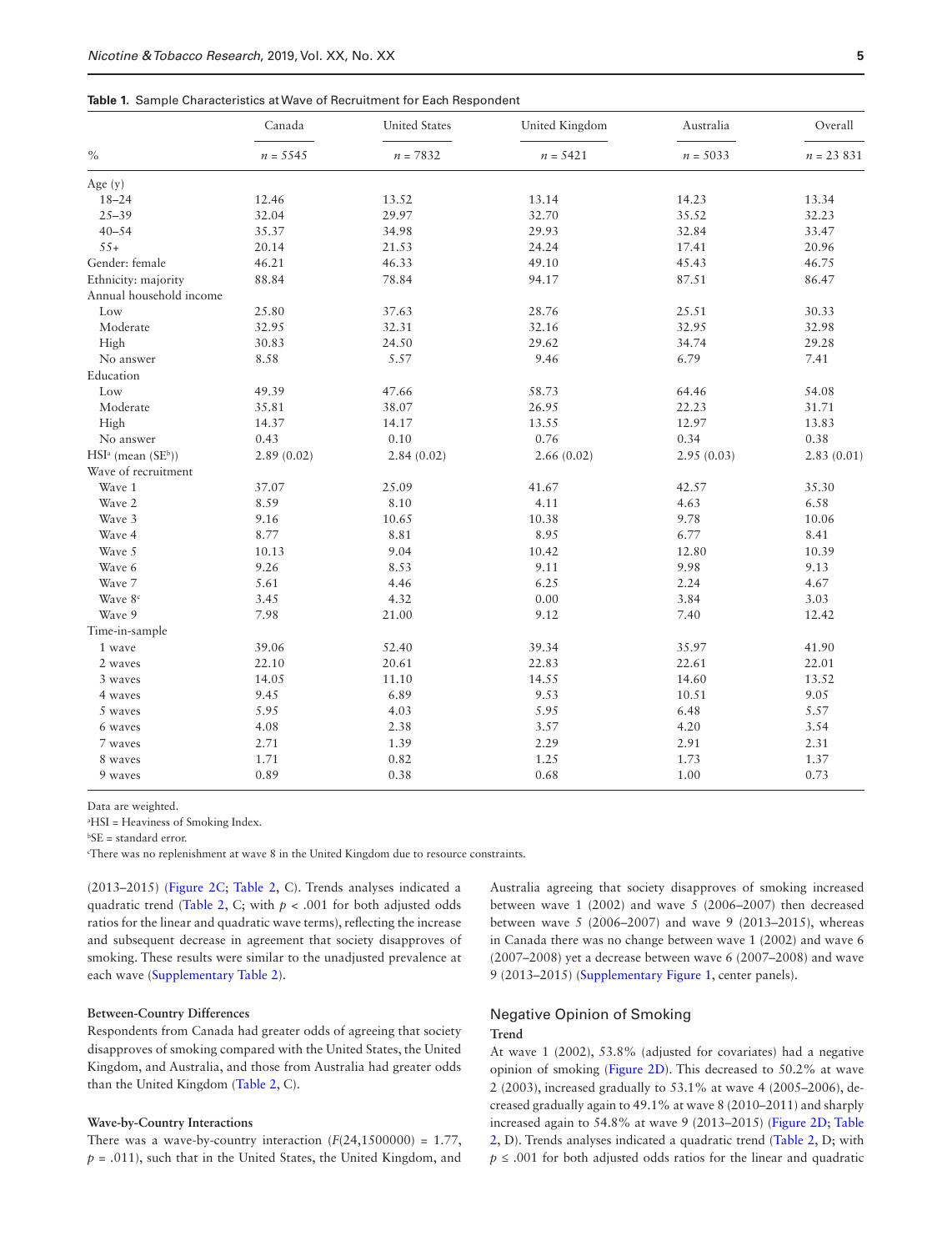

<span id="page-5-0"></span>**Figure 2.** Average predicted probabilities of (A) having over half of five closest friends smoke, (B) agreeing that people important to you believe you should not smoke, (C) agreeing that society disapproves of smoking, and (D) having a negative opinion of smoking, by wave (*N* = 57 086 observations from 23 831 respondents). Data are from binary logistic regression analyses, adjusted for country, age, gender, ethnicity, income, education, heaviness of smoking, survey mode, time in sample, time-between-waves, and weighted. W = wave.

wave terms), reflecting the overall linear downwards trend with a slight increase between waves 2–4 and some recovery of negative opinion at the final wave. Except wave 9, these results were similar to the unadjusted prevalence at each wave [\(Supplementary Table 2](http://academic.oup.com/ntr/article-lookup/doi/10.1093/ntr/ntz179#supplementary-data)).

#### **Between-Country Differences**

Respondents from Canada had greater odds of having a negative opinion of smoking compared with the United States, the United Kingdom, and Australia [\(Table 2,](#page-6-0) D). Those from Australia had greater odds of having a negative opinion of smoking compared with the United States and the United Kingdom [\(Table 2,](#page-6-0) D).

#### **Wave-by-Country Interactions**

There was a wave-by-country interaction  $(F(24,828753.4) = 1.77$ ,  $p = .011$ , such that in Canada negative opinion of smoking decreased between wave 1 (2002) and wave 8 (2010–2011), yet increased between wave 8 (2010–2011) and wave 9 (2013–2015), while in the United Kingdom negative opinion increased between wave 2 (2003) and wave 4 (2005–2006) then remained unchanged [\(Supplementary Figure 1](http://academic.oup.com/ntr/article-lookup/doi/10.1093/ntr/ntz179#supplementary-data), right panels). There was no change over time in the United States or Australia [\(Supplementary Figure 1](http://academic.oup.com/ntr/article-lookup/doi/10.1093/ntr/ntz179#supplementary-data), right panels).

# **Discussion**

We hypothesized that all four measures used in this study would indicate denormalization of smoking between 2002 and 2015. Contrary to our hypotheses: the descriptive norm (A) reporting that

over half of five closest friends smoke did not change after adjusting for covariates; the two injunctive norms, agreeing that (B) people important to you believe you should not smoke, and (C) society disapproves of smoking, generally decreased between 2002 and 2013– 2015 despite increases around 2006–2007; (D) negative opinion of smoking generally decreased between 2002 and 2010–2011 despite an increase around 2005–2006 and some recovery at the final wave (2013–2015). Trends were similar across the four countries, and Canada had the greatest, and the United Kingdom the lowest, antismoking injunctive norms and opinions.

This study finds that there has been a shift towards less antismoking injunctive norms among daily smokers, beginning around 2006/2007. These results complement a previous study using the same ITC 4C dataset,<sup>19</sup> which assessed societal disapproval of smoking as a reported reason for quitting and failed to find any clear increases from 2002–2015, except in the United States. There are several speculated reasons for these trends, discussed below.

The first explanation for the shift towards less antismoking injunctive norms among daily smokers from around 2006/2007 is smoke-free legislation. By 2006/2007, smoke-free policies were fully implemented in the United Kingdom and Australia, in seven of ten Canadian provinces, and in thousands of local communities and seven states covering most of the US population ([Figure 1\)](#page-2-0). Because rules limiting smoking in public had become commonplace and accepted by smokers and nonsmokers, and because reduced opportunities to smoke might have led smokers to reduce their cigarette consumption, $27$  smokers may perceive less disapproval from those around them. However, this proposition would be difficult to assess.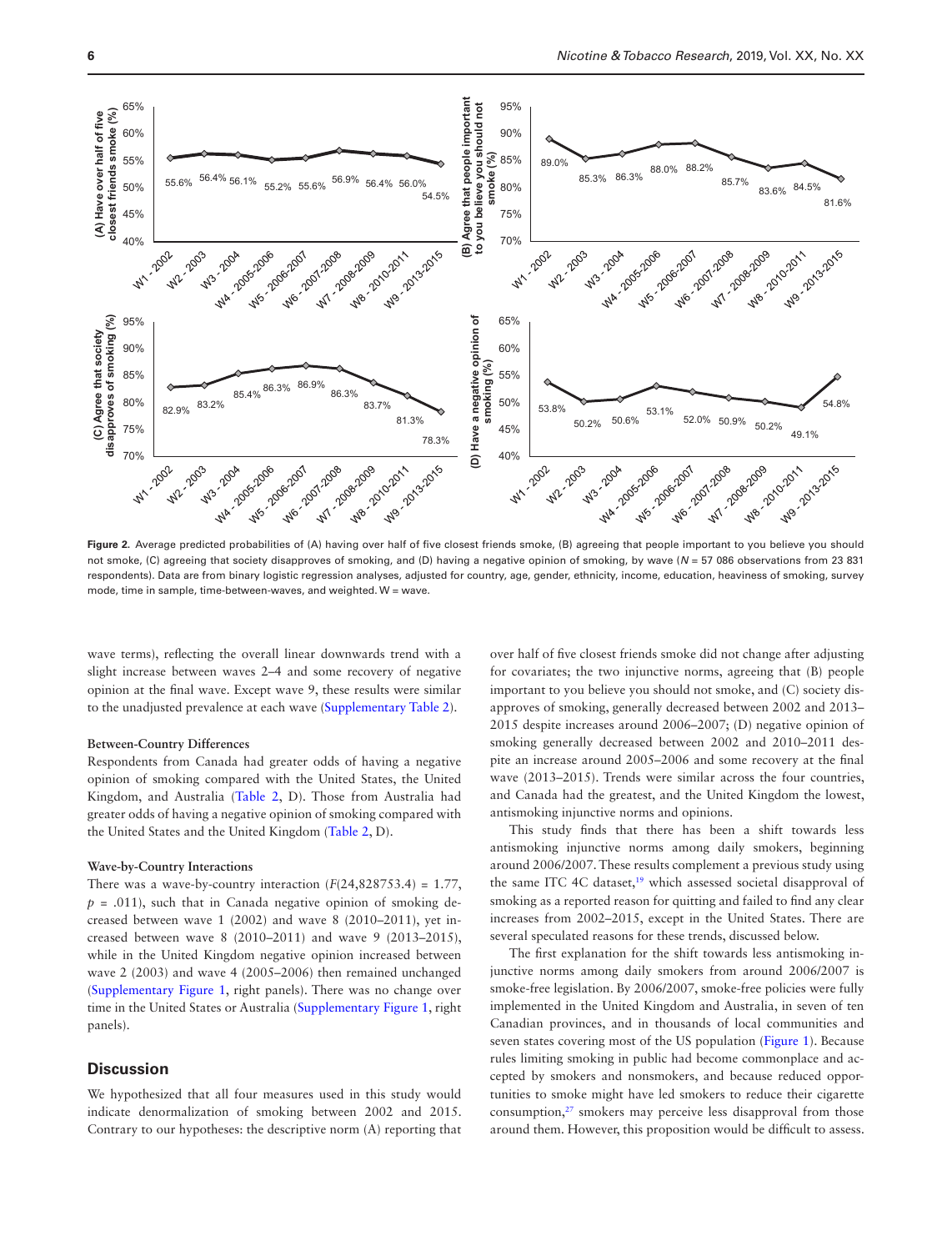<span id="page-6-0"></span>

| Table 2. Adjusted Associations Between Wave and Country and (A) Having Over Half of Five Closest Friends Smoke, (B) Agreeing That |
|-----------------------------------------------------------------------------------------------------------------------------------|
| People Important to You Believe You Should not Smoke, (C) Agreeing That Society Disapproves of Smoking, and (D) Having a Negative |
| Opinion of Smoking, Among Daily Smokers ( $N = 57086$ Observations From 23 831 Respondents)                                       |

|                                | (A) Over half of five<br>closest friends smoke |               | (B) Agree that people<br>important to you believe you<br>should not smoke |               | (C) Agree that society<br>disapproves of smoking |               | (D) Negative opinion of<br>smoking |               |
|--------------------------------|------------------------------------------------|---------------|---------------------------------------------------------------------------|---------------|--------------------------------------------------|---------------|------------------------------------|---------------|
|                                | AOR (95% CI)                                   | $\mathcal{P}$ | AOR (95% CI)                                                              | $\mathcal{P}$ | AOR (95% CI)                                     | $\mathcal{P}$ | AOR (95% CI)                       | $\mathcal{P}$ |
| Wave                           |                                                |               |                                                                           |               |                                                  |               |                                    |               |
| Categorical                    |                                                |               |                                                                           |               |                                                  |               |                                    |               |
| $1 - 2002$ (ref.)              | 1.00                                           |               | 1.00                                                                      |               | 1.00                                             |               | 1.00                               |               |
| $2 - 2003$                     | $1.04(0.98 - 1.10)$                            | .250          | $0.71(0.65 - 0.78)$                                                       | $-.001$       | $1.03(0.94 - 1.12)$                              | .557          | $0.86(0.81 - 0.91)$                | $-.001$       |
| $3 - 2004$                     | $1.03(0.96 - 1.10)$                            | .477          | $0.77(0.69 - 0.86)$                                                       | $-.001$       | $1.22(1.11 - 1.35)$                              | $-.001$       | $0.88(0.82 - 0.94)$                | $-.001$       |
| $4 - 2005 - 2006$              | $0.98(0.92 - 1.06)$                            | .673          | $0.90(0.81 - 1.01)$                                                       | .072          | $1.31(1.18-1.47)$                                | $-.001$       | $0.97(0.91 - 1.04)$                | .423          |
| $5 - 2006 - 2007$              | $1.00(0.93 - 1.08)$                            | .998          | $0.92(0.82 - 1.04)$                                                       | .178          | $1.38(1.24 - 1.55)$                              | $-.001$       | $0.93(0.86 - 1.00)$                | .045          |
| $6 - 2007 - 2008$              | $1.06(0.98 - 1.15)$                            | .137          | $0.73(0.65 - 0.83)$                                                       | $-.001$       | $1.32(1.17-1.48)$                                | $-.001$       | $0.89(0.82 - 0.96)$                | .002          |
| $7 - 2008 - 2009$              | $1.04(0.95 - 1.13)$                            | .433          | $0.62(0.55 - 0.71)$                                                       | $-.001$       | $1.06(0.94 - 1.20)$                              | .314          | $0.86(0.79-0.94)$                  | .001          |
| $8 - 2010 - 2011$              | $1.02(0.92 - 1.13)$                            | .747          | $0.67(0.57-0.78)$                                                         | $-.001$       | $0.89(0.77-1.03)$                                | .130          | $0.83(0.75-0.91)$                  | $-.001$       |
| $9 - 2013 - 2015$              | $0.95(0.85 - 1.07)$                            | .436          | $0.54(0.46 - 0.64)$                                                       | $-.001$       | $0.74(0.63 - 0.87)$                              | $-.001$       | $1.04(0.93 - 1.17)$                | .503          |
| Linear (wave)                  | $1.00(0.99 - 1.01)$                            | .971          | $0.77(0.67-0.89)$                                                         | $-.001$       | $1.28(1.22 - 1.34)$                              | $-.001$       | $0.95(0.92 - 0.99)$                | .005          |
| Quadratic (wave <sup>2</sup> ) | $1.00(0.995 - 1.01)$                           | .395          | $1.06(1.03-1.10)$                                                         | .001          | $0.97(0.97-0.98)$                                | $-.001$       | $1.00(1.001 - 1.01)$               | .008          |
| Cubic (wave <sup>3</sup> )     | $1.00(0.998 - 1.01)$                           | .425          | $0.995(0.99 - 0.998)$                                                     | $-.001$       | $1.00(0.996 - 1.000)$                            | .115          | $1.00(0.999 - 1.002)$              | .603          |
| Country                        |                                                |               |                                                                           |               |                                                  |               |                                    |               |
| Canada (ref.)                  | 1.00                                           |               | 1.00                                                                      |               | 1.00                                             |               | 1.00                               |               |
| <b>United States</b>           | $1.10(1.03 - 1.19)$                            | .007          | $0.99(0.89 - 1.10)$                                                       | .822          | $0.63(0.57-0.69)$                                | $-.001$       | $0.71(0.66 - 0.77)$                | $-.001$       |
| United Kingdom                 | $1.03(0.96 - 1.11)$                            | .453          | $0.58(0.52 - 0.64)$                                                       | $-.001$       | $0.59(0.54 - 0.65)$                              | $-.001$       | $0.66(0.62 - 0.71)$                | $-.001$       |
| Australia                      | $0.94(0.87 - 1.02)$                            | .131          | $0.84(0.75-0.94)$                                                         | .003          | $0.74(0.67-0.82)$                                | $-.001$       | $0.88(0.81 - 0.95)$                | .001          |

AOR = adjusted odds ratio, adjusted for age, gender, ethnicity, income, education, HSI = Heaviness of Smoking Index, survey mode, time-in-sample, time-betweenwaves. 95% CI = 95% confidence interval. 95% CIs are reported to three decimal places where they are close to 1.00 ( $\pm$ 0.005). For linear, quadratic, and cubic wave terms, the results are reported from the highest-order significant (*p* < .05) model (cubic for outcome (ii) [wave, wave<sup>2</sup> wave<sup>3</sup> all from model 3; see Analyses section], quadratic for outcomes (iii)–(iv) [wave, wave<sup>2</sup> both from model 2; see Analyses section]); where models are not significant (all models for outcome (i), cubic models for outcomes (iii)–(iv)) the results are reported from the corresponding wave term of that model (ie, wave from model 1, wave<sup>2</sup> from model 2, wave<sup>3</sup> from model 3; see Analyses section). The full models including all covariates are shown in [Supplementary Table 3](http://academic.oup.com/ntr/article-lookup/doi/10.1093/ntr/ntz179#supplementary-data).

Bold values represent statistical significance at *p* = .05.

Second, the introduction of social media platforms, such as Twitter, Facebook, and YouTube, around 2005/2006 may have contributed towards less antismoking injunctive norms and changing opinions. Pro-smoking online content is widely available,<sup>[32](#page-8-18)</sup> and previous research has indicated associations with social norms and attitudes towards smoking.[33](#page-8-19) Moreover, the internet might give rise to extremist bloggers or a more widespread distrust in the government and public health experts, which could be linked to normalization beliefs. Therefore, social media may challenge antismoking norms and/ or perpetuate existing pro-smoking norms; this may have magnified over time with increasingly widespread and sophisticated platforms.

There are also some explanations for the general downwards trends in injunctive norms and negative opinion of smoking that are unlikely, but some may think plausible. There are debated concerns that the introduction of electronic cigarettes (e-cigarettes) in the mid-2000s, and the increase in their marketing and use, could "renormalize" smoking.<sup>34-37</sup> However, e-cigarettes only became popular since around  $2010<sub>1</sub><sup>38</sup>$  yet the shift in norms and opinions was seen from 2006/2007. Policies such as mass media campaigns, sponsorship and advertising bans, and taxation [\(Figure 1\)](#page-2-0) also constitute unlikely explanations, since it is difficult to see any clear pattern corresponding with the trends observed. Perhaps a more plausible explanation is that lower smoking prevalence and numerous tobacco control policies may have led to a presumption that smoking is no longer a public health priority, given obesity, dementia, opioids,

and other competing health concerns. However, these explanations cannot account for the increases around 2006/2007, or the trend in opinion of smoking.

Finally, it is possible that smoking is no longer seen as a societal problem due to increasing disparities in smoking prevalence between advantaged and disadvantaged groups in the four countries. Daily smokers are more likely to be of lower socioeconomic status, 39-41 older,<sup>41</sup> and have weaker antismoking norms.<sup>[5](#page-8-22)</sup> Therefore, the individuals in this study may represent a group who are increasingly marginalized, being aware of the dangers of smoking but lacking the resources to quit. Such individuals may hold more entrenched or polarized social norms and opinions, or adopt a siege mentality, which may be increasingly pronounced with decreasing smoking prevalence and wide-scale adoption of tobacco control policies. Tobacco has also become less affordable over time, particularly among those of lower socioeconomic status,[42](#page-8-23) leading to further disparities and perhaps further resentment, particularly among disadvantaged groups. However, as above, these explanations cannot account for the increases around 2006/2007, unless any marginalization effects were amplified by smoke-free policy, and although our sample did become older over time they also became better educated and less heavy smokers ([Supplementary Table 1\)](http://academic.oup.com/ntr/article-lookup/doi/10.1093/ntr/ntz179#supplementary-data), counter to the idea of increased marginalization.

The implications of changing social norms and opinions of daily smokers are unclear. Descriptive and injunctive norms have been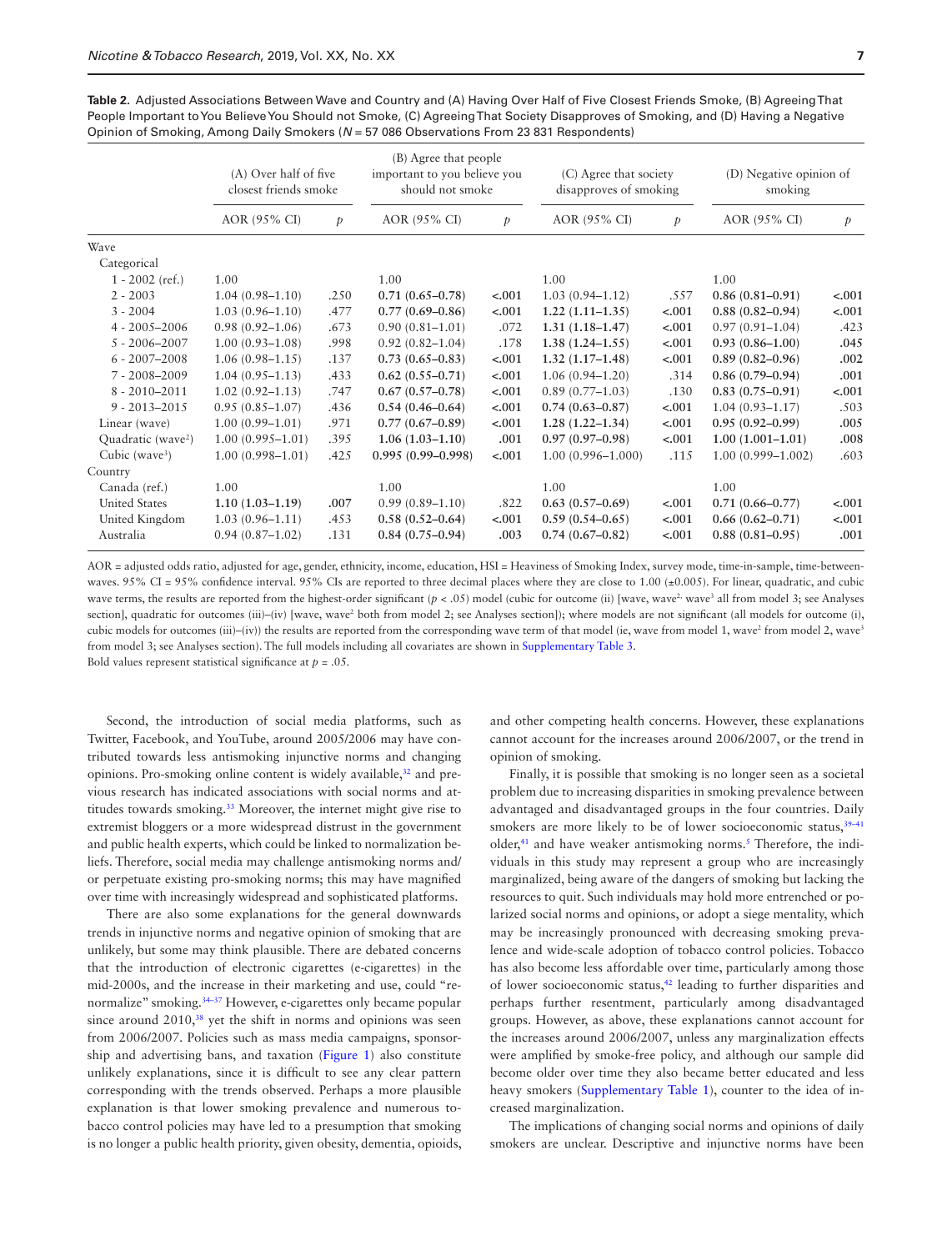associated with smoking behaviors and intentions.<sup>5-9,43</sup> However, adult smoking prevalence has decreased from 2002 to 2015 alongside increasingly comprehensive policies in all four ITC 4C countries.[18](#page-8-4) This may question whether smoking denormalization is a valid approach to tobacco control, or at least that smoker's social norms may be less related to smoking policies and prevalence rates than theorized;<sup>[10](#page-8-0),[11](#page-8-1)[,44](#page-8-25)</sup> this reflects findings for injunctive norms from a recent ITC study in Europe.<sup>25</sup> Despite this, Kasza et al.<sup>19</sup> found that reporting societal disapproval as a reason to quit smoking increased the odds of making a quit attempt. It is, therefore, possible that the observed trends could preempt an attenuation of declines in smoking. In the literature, concerns about smoking "renormaliza-tion" focus on e-cigarettes promoting youth smoking uptake;<sup>[34,](#page-8-26)[37](#page-8-27),45</sup> it is important to not generalize such arguments to the changing social norms of daily adult smokers seen in this study, especially given evidence that e-cigarettes may help some smokers quit.<sup>46</sup> Moreover, a recent study among British youth found that prevalence of perceiving smoking as OK decreased from 1998 to 2015,<sup>17</sup> contrary to our findings; trends in norms and opinions may thus differ across different groups. Ongoing longitudinal surveys, such as the ITC Surveys and US Population Assessment of Tobacco and Health Surveys, are critical to continue monitoring norms and extend our findings among smokers, nonsmokers, and those who quit smoking.

Consistent with previous studies,<sup>[5](#page-8-22)</sup> overall, smokers in Canada had the greatest, and the United Kingdom the lowest, antismoking injunctive norms and negative opinion of smoking. These differences could be explained by a longer history of antismoking policies in Canada compared with the United Kingdom.<sup>5</sup> Both trends and country differences in having over half of five closest friends who smoke showed little obvious relation to smoking policies [\(Figure 1\)](#page-2-0) or prevalence rates[.18](#page-8-4) This is in contrast to a recent cross-sectional ITC study among smokers, which did find that friend smoking was higher in European countries with greater smoking prevalence.<sup>25</sup> While there are some differences between the four ITC 4C countries, their policies are all antismoking to a large degree [\(Figure 1](#page-2-0)). There may be greater contrast in levels of social norms and trends over time in low- and middle-income countries at earlier stages of the tobacco epidemic.

It is important to consider this study's limitations. First, the sample involved adult daily smokers who, as stated above, represent a unique group. The results, therefore, cannot be generalized to the social norms or opinions of non-daily smokers, quitters, never-smokers, or youth; replication is required using surveys of the general population in each country. Second, although the adjusted odds of having over half of five closest friends smoke did not change over time, odds of having *at least one* slightly increased at 2006–2007. Average number of smoking friends may have shown further changes but could not be assessed due to violation of linear and ordinal logistic regression assumptions. Third, there is some lack of clarity as to what these social norms measures mean. For example, following the implementation of smoke-free policies, daily smokers might perceive less societal disapproval because they experience fewer negative reactions, rather than due to any true change in societal disapproval. More nuanced measures of social norms, assessed among both smokers and nonsmokers, may aid interpretation of findings. Fourth, most participants only took part in one survey wave which may have impacted the findings, particularly because time-insample had an effect on friend smoking and perceived societal disapproval of smoking; however, we adjusted for time-in-sample and sensitivity analyses indicated similar results for the re-contacted and newly recruited samples.

Strengths include large sample size, weighted and nationally representative data, adjustment for demographics associated with social norms,<sup>[5](#page-8-22)</sup> and adjustment for survey characteristics which may influence responses. Further, this study was the first to our knowledge to longitudinally and consistently assess social norms and opinions of smoking over time and across countries and has raised important issues regarding how they might be changing.

To conclude, injunctive social norms of daily smokers have generally become less antismoking between 2002 and 2015, despite increases around 2006/2007. There was no change in reporting that over half of five closest friends smoke. Trends were similar across the four countries, although there were overall differences with Canada generally having the greatest, and the United Kingdom the lowest, antismoking injunctive norms and opinions. While country differences might be explained to an extent by different tobacco control policies, common trends were contrary to our hypotheses and so the proposed explanations should be considered tentative until further research identifies which, if any, may be implicated.

# **Supplementary Material**

Supplementary data are available at *Nicotine and Tobacco Research* online.

#### **Funding**

The International Tobacco Control Four Country Survey has been funded by the US National Cancer Institute (P50 CA111326, P01 CA138389, R01 CA100362, R01 CA090955), Canadian Institutes of Health Research (MOP-57897, MOP-79551, MOP-115016, and FDN-148477), Commonwealth Department of Health and Aging, National Health and Medical Research Council of Australia (265903, 450110, 1005922, and 1106451), Cancer Research UK (C312/A3726, C312/A6465, C312/A11039, C312/A11943), Robert Wood Johnson Foundation (045734), and Canadian Tobacco Control Research Initiative (014578). Additional support was provided to GTF from a Senior Investigator Award from the Ontario Institute for Cancer Research and a Prevention Scientist Award from the Canadian Cancer Society Research Institute. KE's PhD is funded by the UK Centre for Tobacco and Alcohol Studies (MR/K023195/1), and KE received additional support to work on this study from the Society for the Study of Addiction (SSA).

## **Declaration of Interests**

*SF has consulted for GlaxoSmithKline Consumer Healthcare and Chrono Therapeutics on matters relating to smoking cessation and has received researcher-initiated project grant funding from Pfizer (through the GRAND initiative), and also serves on an advisory board for Johnson & Johnson. KMC has received grant funding from Pfizer, Inc. to study the impact of a hospitalbased tobacco cessation intervention and also has served as an expert witness*  in litigation filed against the tobacco industry. GTF has served as an expert *witness on behalf of governments in litigation involving the cigarette industry. All other authors have no conflicts of interest to declare*.

# **References**

- 1. Ajzen I. The theory of planned behavior. *Organ Behav Hum Decis Process*. 1991;50(2):179–211.
- 2. Cialdini RB, Kallgren CA, Reno RR. A focus theory of normative conduct: a theoretical refinement and reevaluation of the role of norms in human behavior. *Adv Exp Soc Psychol*. 1991;24:201–234.
- 3. Park HS, Smith SW. Distinctiveness and influence of subjective norms, personal descriptive and injunctive norms, and societal descriptive and injunctive norms on behavioral intent: a case of two behaviors critical to organ donation. *Hum Commun Res*. 2007;33(2):194–218.